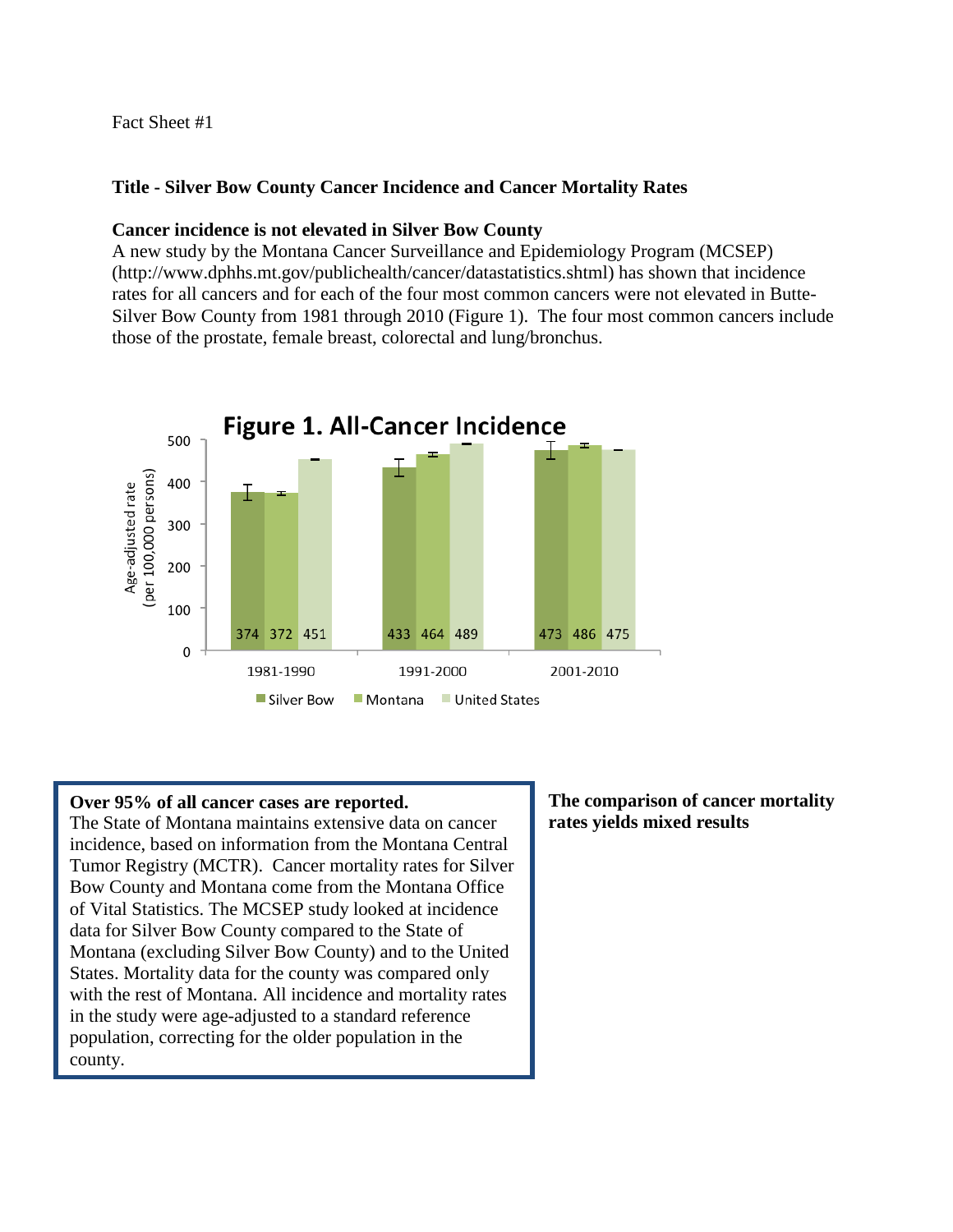Overall cancer mortality rates were slightly elevated in Butte-Silver Bow County compared with the rest of Montana, although the difference was significant only from 1991 to 2000 (Figure 2). There were no significant differences between the county and the state in mortality rates for prostate cancer, female breast, and lung/bronchus cancer. In contrast, mortality due to colorectal cancer was consistently elevated (Figure

### **Cancer incidence is a better measure of cancer rates than cancer mortality.**

Cancer incidence rates, which are the number of newly diagnosed cancer cases in a population each year, can be used to assess cancer risk. Mortality rates, which are the number of deaths from cancer or disease in a population each year, depend both on risk of getting cancer and on the ability to get effective diagnosis and medical treatment.

Two communities can have similar incidence rates, but very different mortality rates. In fact, a community can have a relatively low incidence rate, but a relatively high mortality rate because access to medical services is limited. Therefore, incidence rates are the best way to compare the risk of getting a disease and mortality rates are a way to compare access to care and treatment after people become ill.

3). Because the incidence of colorectal cancer in

Butte-Silver Bow County is the same as in the rest of Montana, higher colorectal mortality in the county may reflect poorer access to diagnosis and treatment for county residents (see text box discussing cancer incidence vs. mortality).



# **Figure 2. All-Cancer Mortality**